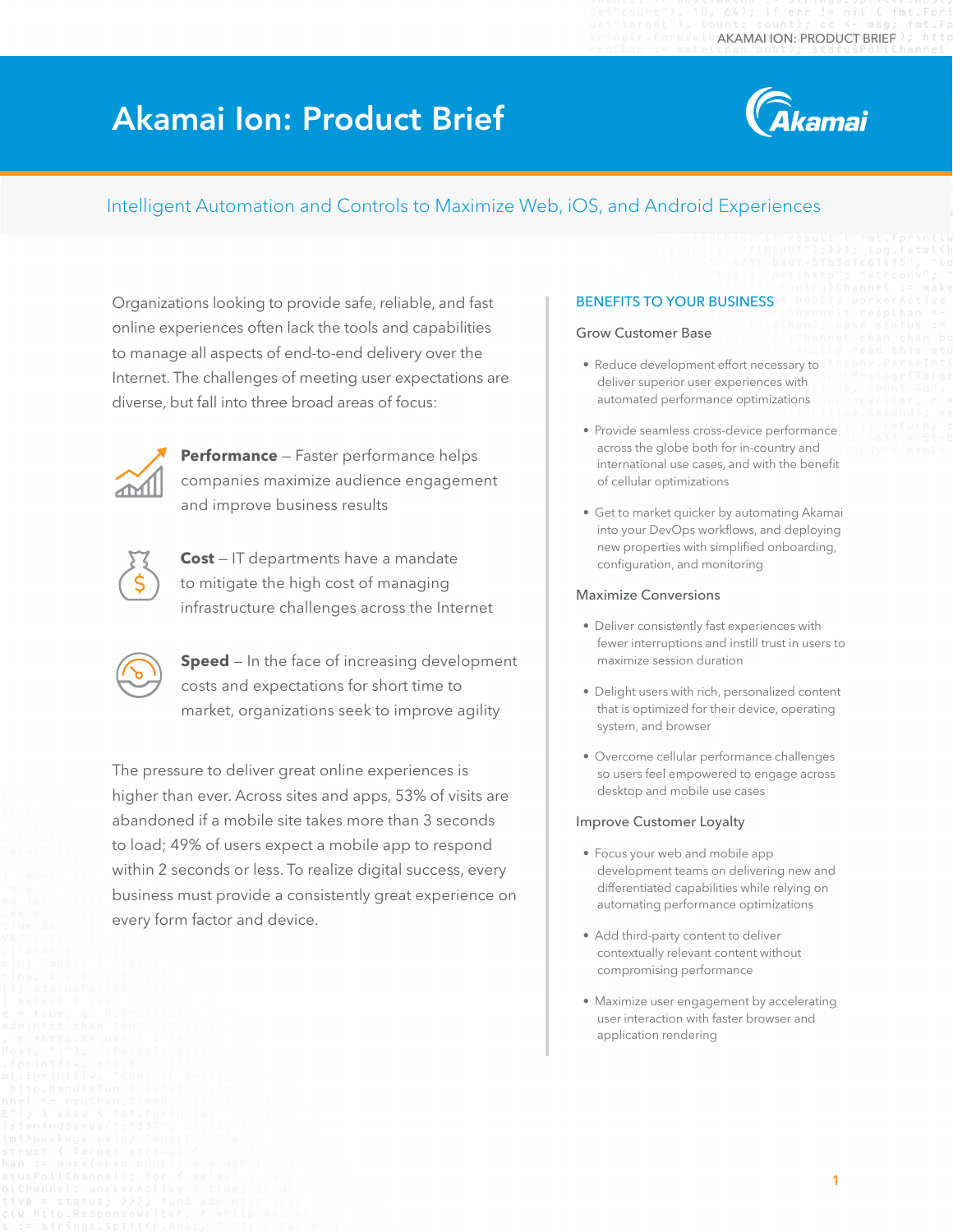The challenges to deliver compelling mobile experiences are formidable:

- Cellular networks often provide unreliable connections and variable speeds
- Device and browser diversity make for an overwhelming number of endpoints, each of which can require its own unique optimization
- The use of third-party scripts on websites continue to grow; [almost 40% of pages contain](https://discuss.httparchive.org/t/what-is-the-distribution-of-1st-party-vs-3rd-party-resources/100/14) [75%—99% third-party content](https://discuss.httparchive.org/t/what-is-the-distribution-of-1st-party-vs-3rd-party-resources/100/14)
- API usage has grown 2.8x in year-over-year traffic, and APIs are increasingly used as the building blocks for every kind of app from mobile to so-called "single page" — yet they are still subject to network latency and availability issues

With all this complexity, it's become increasingly difficult to bring differentiated solutions to market in a timely fashion. This threatens revenues and customer loyalty.

**Akamai Ion**, our flagship performance solution, is a suite of intelligent performance optimizations and controls that helps deliver superior web, iOS, and Android experiences. Built on the SLAbacked scalability of the global Akamai Intelligent Edge Platform, Ion continuously monitors real user behavior and applies best practice performance optimizations. Ion automatically adapts in real time to content, user behavior, and connectivity changes. This allows businesses to automate the delivery of fast, secure, contextually aware experiences.

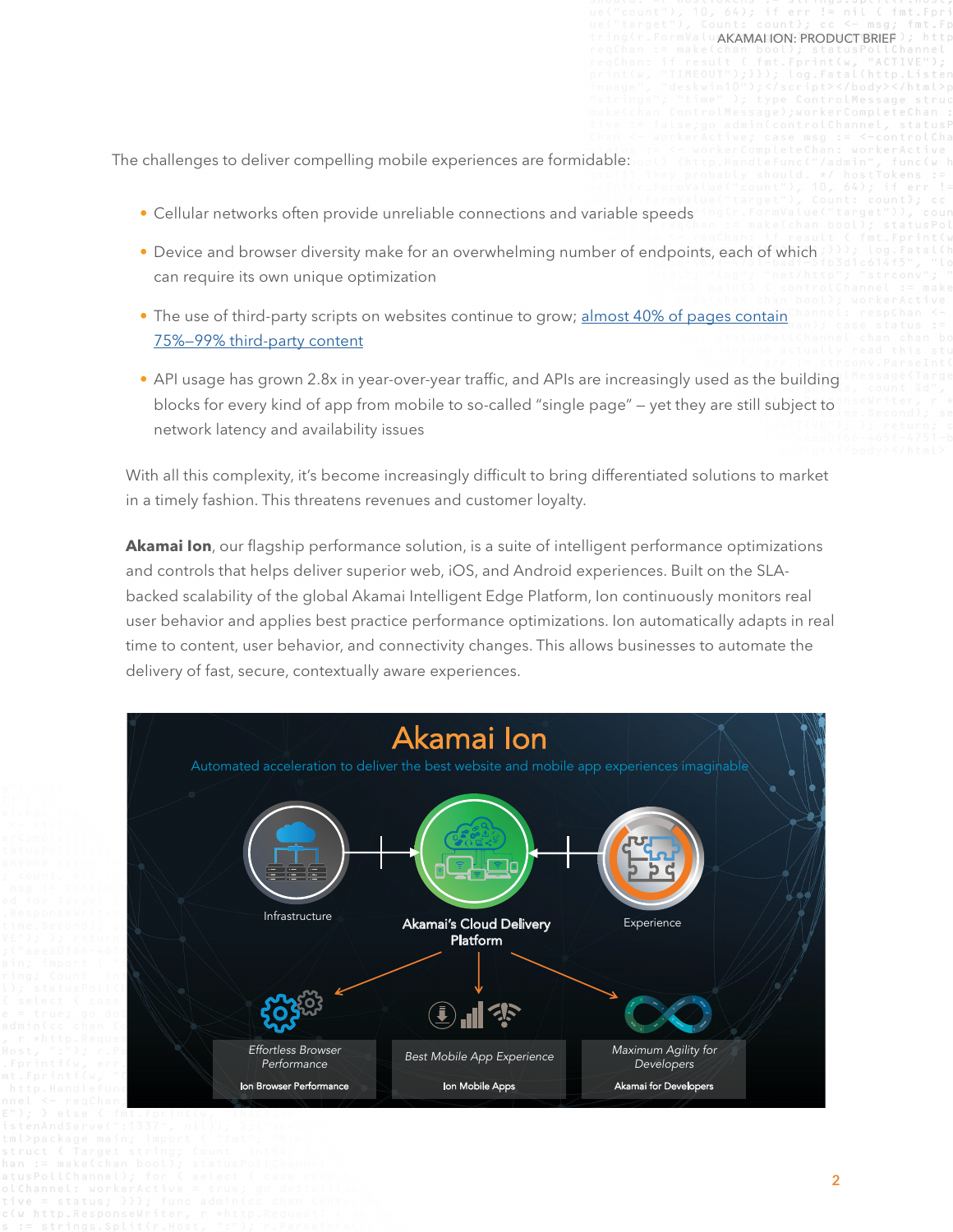#### AKAMAI ION: PRODUCT BRIEF

### Maximize Performance Automatically Across Websites and Mobile Apps

**Akamai Ion** helps maximize performance for every user across different device types and network conditions, however they choose to connect.



Adaptive Acceleration - Deliver faster, more engaging browser experiences by leveraging machine learning technology to automatically determine performance optimizations based on real user behavior, reducing page weight and accelerating rendering. Ion automatically pushes content into the browser, accelerating and mitigating the performance impact from first and third parties, using advanced script management capabilities. It speeds up your site by fast routing around congestion points and other bottlenecks, while leveraging the latest network protocols to accelerate dynamic content.



**Mobile Application Performance SDK** — Maximize user loyalty by enabling developers to craft custom, differentiated experiences with a performance-focused software development kit (SDK). Adaptive Network Optimizations and SureRoute for Cellular can automatically help reduce latency in last-mile networks, while real user and device insights, including custom metrics, help developers tune mobile experiences over time. Mobile app developers can pre-position content to help deliver more consistent experiences across varying network conditions — even when connectivity is lost.

# Global Akamai Intelligent Edge Platform, Optimized for Cellular

Akamai Ion combines the scalability of the global Akamai Intelligent Edge Platform with the fastest dynamic content and API acceleration. Akamai has also introduced cellular optimizations designed to lower latency and avoid disrupting user engagement.

- **• Cellular optimizations:** Provide consistent performance over cellular connections and realize performance improvements through protocol optimizations, including real-time IPv4/6 adaptation and secure connectivity for older mobile devices using the ChaCha-Poly cipher
- **• HTTP/2:** Help users have a consistent and high-quality experience by utilizing fast and efficient modern web protocols — Akamai builds on the benefits inherent in HTTP/2, and delivers intelligence that automatically pushes content to the user's device quickly and efficiently to eliminate the gaps and errors that can lead to dissatisfied users and missed conversion targets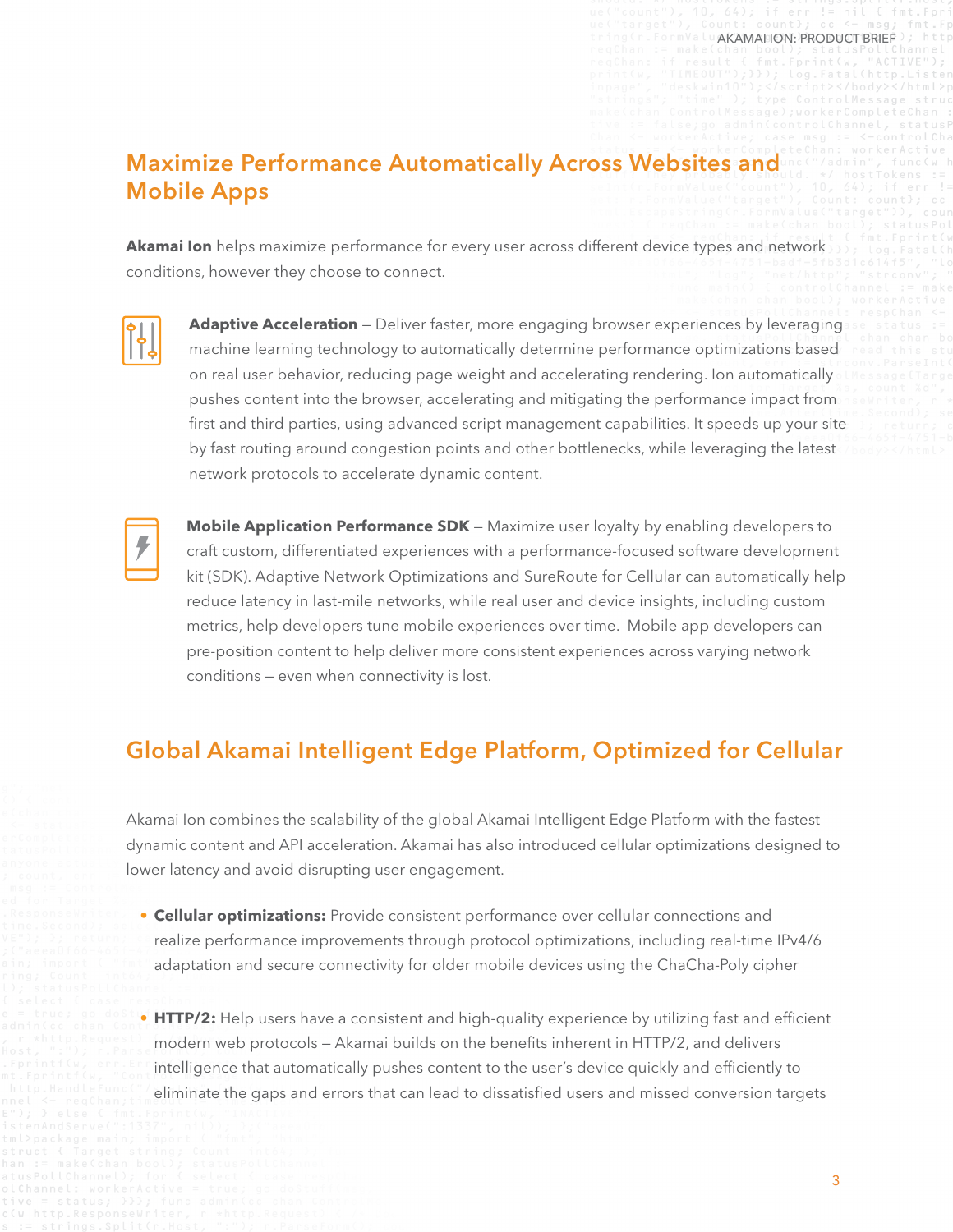**• Offload and load balance traffic globally, while accelerating with SureRoute:** Secure delivery of consistent experiences to your users, maximizing uptime and availability with a faulttolerant solution that makes intelligent routing decisions based on global Internet conditions

## Insight and Agility for Faster Time to Market

**Akamai Ion** provides the tools your teams need to rapidly onboard, monitor, and tune digital properties. Once on the platform, Akamai enables you to craft the differentiated solution your users demand with a powerful set of integrated capabilities to find and fix performance issues — to drive continuous improvement of end-user experiences.



**[DevOps Enabled](https://developer.akamai.com/ion)** — Keep your content fresh and engaging with web-based tools and APIs that simplify operations. Make agile and efficient interactions with the Akamai Intelligent Edge Platform part of your existing developer workflows. The programmable, automated, and repeatable interface allows for early testing and validation, monitoring, real-time visibility, and developer-friendly friendly logic at the edge.



**[mPulse\\*](https://www.akamai.com/us/en/products/performance/mpulse-real-user-monitoring.jsp)** — Based on more than a year of data, mPulse combines your real user performance and business metrics, and makes them actionable by automatically extracting and illustrating insights that lead to better user experiences and give you an edge over the competition. By capturing 100% of real user data in real time, you can monitor changes in performance for users during critical business events and code releases.



**[Image Manager\\*](https://www.akamai.com/us/en/solutions/performance/image-management.jsp)** – Reduce cost and complexity to deliver richer, more engaging experiences. Image Manager automates the creation and delivery of high-quality images and videos for multiscreen websites and apps. This helps you deliver the best combination of size, quality, and format.

\* available as an add-on to Ion

### The Akamai Ecosystem

Akamai makes the Internet fast, reliable, and secure. Our solutions help customers gain insight into web and mobile application bottlenecks, turning insights into actions that allow customers to improve their online revenue-generation engine. Solutions can be built on the globally distributed Akamai Intelligent Edge Platform; ready to consume on the Akamai Marketplace; managed through the unified, customizable Luna Control Center; and supported by professional services experts who get you up and running easily — and inspire innovation as your strategies evolve.

AKAMAI ION: PRODUCT BRIEF